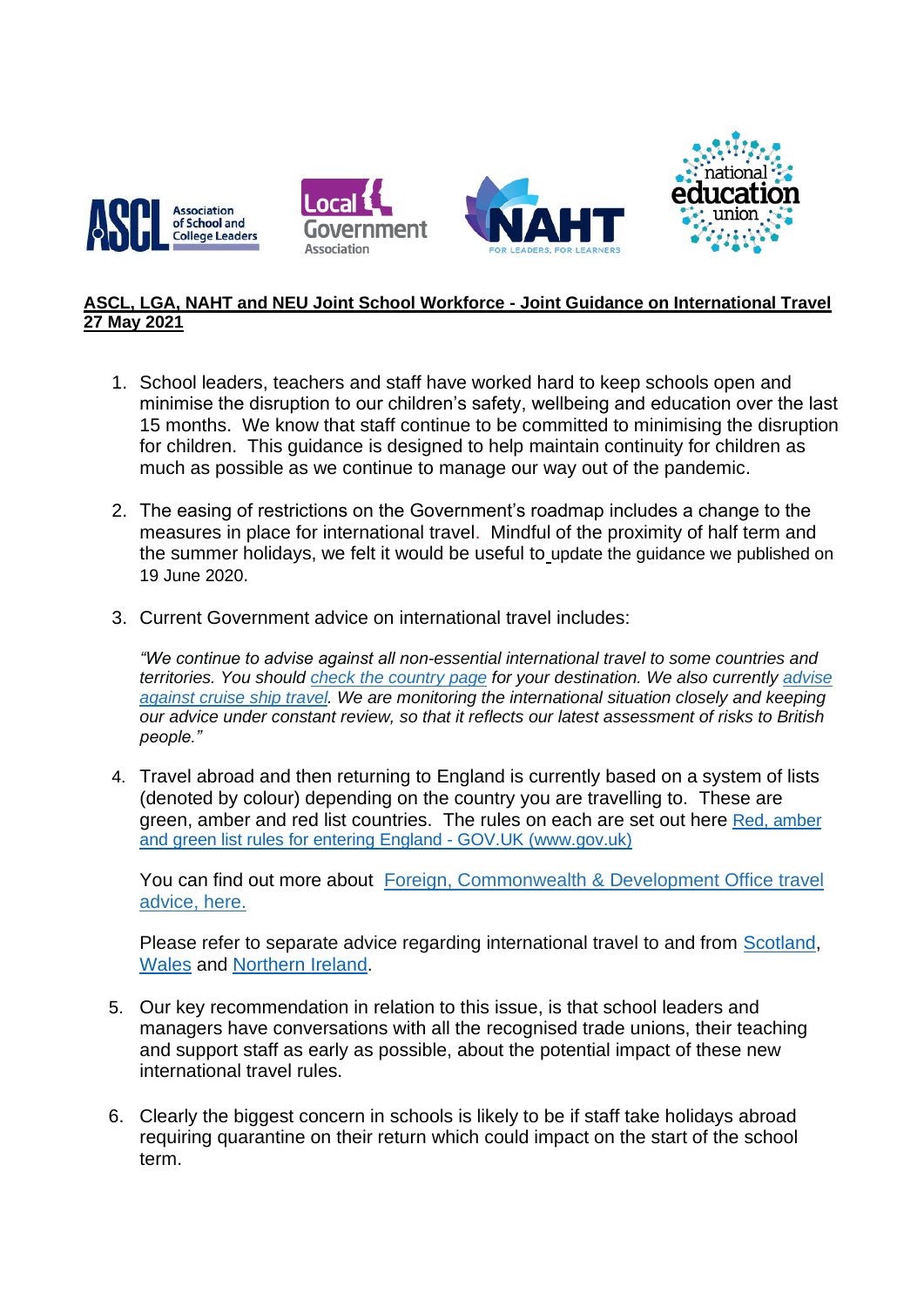- 7. Although it has never been necessary for the majority of school leaders and managers to be aware of staff's personal plans outside of school terms, schools are now in a position where the current international travel requirements on return has the potential to impact on the ability of school staff to physically return to work in school at the start of the school term. Therefore, managers should have open conversations with staff about the potential impact of this, and how it can be best managed locally, if staff are considering travelling outside England whilst these restrictions are in force.
- 8. To assist these individual conversations, the following NJC and Joint teachers' guidance is as follows:

Current government guidance is very clear that you should not travel to [red list](file:///C:/Users/sarah.ward/AppData/Local/Microsoft/Windows/INetCache/Content.Outlook/SHYY8V2P/ww.gov.uk/guidance/red-amber-and-green-list-rules-for-entering-england%23red-list)  [countries or territories.](file:///C:/Users/sarah.ward/AppData/Local/Microsoft/Windows/INetCache/Content.Outlook/SHYY8V2P/ww.gov.uk/guidance/red-amber-and-green-list-rules-for-entering-england%23red-list) However, should an employee set out to travel to or through a red list country, they will be doing so in full knowledge of the **requirement to quarantine** in an approved hotel on their return. Therefore, the period of that quarantine should be taken into account in order to ensure they are available to attend school on the first day of term, as per the above referenced joint guidance published on 19 June and NJC 5 June 2020 advice.

Current government guidance is very clear that you should not travel to [Amber List countries](https://www.gov.uk/guidance/red-amber-and-green-list-rules-for-entering-england#amber-list) or territories. However, should an employee set out to travel to or through an amber list country, they will be doing so in full knowledge of the **requirement to quarantine** for ten days (at home) on their return. Therefore, those 10 days should be accounted for in their leave plans ensuring they will be available to attend school at the start of the term, as per the joint teacher guidance issued 19 June and the NJC guidance issued 5 June 2020.

From 17 May, travel will be allowed directly to / from [Green List countries.](https://www.gov.uk/guidance/red-amber-and-green-list-rules-for-entering-england#green-list) There is no requirement to quarantine on return but a COVID test must be taken on arrival or within two days two of arriving back home. If that test returns a positive result, then the employee will be **instructed to self-isolate**, in which case longstanding joint advice will apply: stay at home (working if possible, although we recognise this may be difficult to accommodate in the school environment and should be agreed prior to making any travel plans) on normal full pay until either (a) further tests return a negative result and they can return to work or (b) they go on to develop COVID symptoms and are unfit to work, at which point they move onto sick leave and the usual provisions of the scheme apply.

9. The COVID-19 pandemic is expected to continue to affect international travel for some time. No travel is risk-free, and many countries have closed their borders, restricted entry to UK travellers and introduced requirements for a negative test result and/or quarantine measures. Therefore, anyone can expect that any country may further restrict travel or bring in new quarantine rules at short notice, for example due to a new COVID-19 variant.